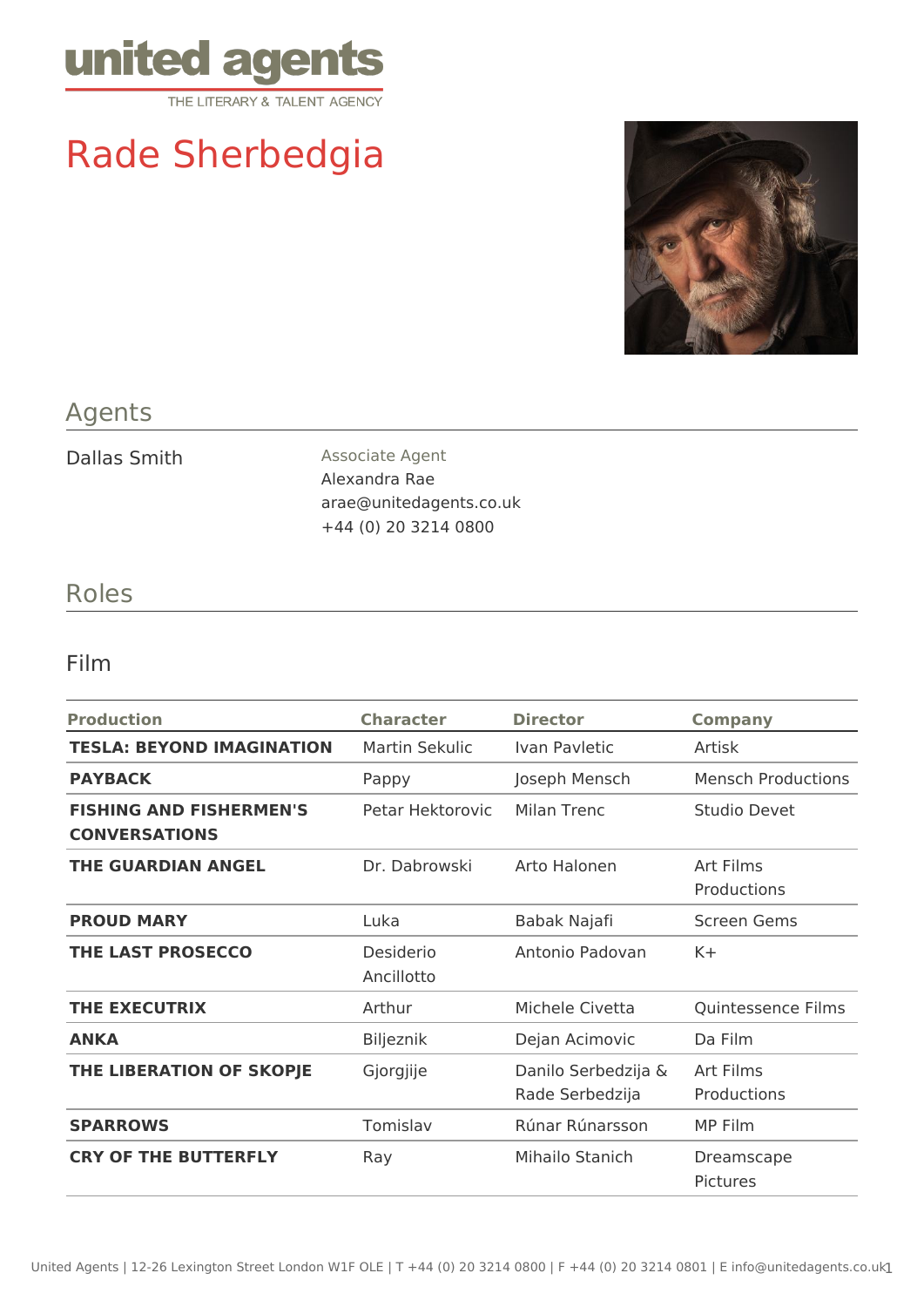| <b>Production</b>                                                    | <b>Character</b>       | <b>Director</b>         | <b>Company</b>         |
|----------------------------------------------------------------------|------------------------|-------------------------|------------------------|
| THE LEGEND OF HERCULES 3D                                            | <b>CHIRON</b>          | Renny Harlin            |                        |
| <b>TAKEN 2</b>                                                       | Murad Krasniqi         | Olivier Megaton         |                        |
| <b>THE FOURTH STATE</b>                                              | Onjegin                | Dennis Gansel           |                        |
| <b>X MEN: First Class</b>                                            | <b>Russian General</b> | Matthew Vaughn          |                        |
| THE THIRD HALF                                                       | Don Rafael             | Darko Mitrevski         |                        |
| IN THE LAND OF BLOOD AND<br><b>HONEY</b>                             | Nebojsa                | Angelina Jolie          |                        |
| <b>CRY OF THE BUTTERFLY</b>                                          | Ray                    | Mihailo Stanich         |                        |
| <b>HARRY POTTER AND THE</b><br><b>DEATHLY HALLOW PART I &amp; II</b> | Gregorovitch           | David Yates             | <b>Warner Bros</b>     |
| <b>MIDDLE MEN</b>                                                    | Nikita Sokoloff        | George Gallo            | Paramount              |
| <b>QUARANTINE</b>                                                    | Yuri Ivanov            | John Erick Dowdle       | <b>Andale Pictures</b> |
| <b>FUGITIVE PIECES</b>                                               | Athos                  | Jeremy Podeswa          | Cinegram               |
| <b>BATMAN BEGINS</b>                                                 | <b>Homeless Man</b>    | Christopher Nolan       | <b>Warner Brothers</b> |
| <b>SHORT ORDER</b>                                                   | Paulo                  |                         | Igloo Films            |
| THE CRUELEST DAY                                                     |                        |                         | <b>GAM</b>             |
| <b>HERMANO</b>                                                       |                        |                         | Lux Factory            |
| <b>QUICKSAND</b>                                                     |                        |                         |                        |
| <b>SNATCH</b>                                                        | <b>Boris The Blade</b> | <b>Guy Ritchie</b>      |                        |
| <b>SPACE COWBOYS</b>                                                 |                        | Clint Eastwood          |                        |
| <b>MISSION IMPOSSIBLE II</b>                                         |                        | John Woo                |                        |
| <b>STIGMATA</b>                                                      |                        | <b>Rupert Winwright</b> |                        |
| IL DOLCE RUMORE DE LA VITA                                           |                        | Guiseppe Bertolucci     |                        |
| <b>EYES WIDE SHUT</b>                                                | Milich                 | <b>Stanley Kubrick</b>  | <b>Warner Brothers</b> |
| <b>MIGHTY JOE YOUNG</b>                                              | Stasser                | Ron Underwood           | Disney                 |
| <b>THE SAINT</b>                                                     | Tretiak                | Philip Noyce            | Paramount              |
| <b>THE TRUCE</b>                                                     | Greak                  | Francesco Rossi         | <b>3Emme Films</b>     |
| <b>BROKEN ENGLISH</b>                                                | Father                 | <b>Gregor Nicolas</b>   | Communicado Films      |
| <b>BEFORE THE RAIN</b>                                               | Alexander              | Milcho Manchevski       |                        |
| THE PRAGUE DUET                                                      | Yuri                   | Roger Simon             | Journal Films          |
| <b>A POLISH WEDDING</b>                                              | Roman                  | Theresa Connolly        | Lakeshore ent          |
| <b>MANIFESTO</b>                                                     |                        | Dusan Makavejev         | Cannon Films           |
| <b>MORE LARGO</b>                                                    | Francois               | Fernando Orgnani        | <b>Hobby Films</b>     |
| <b>CRVENO KLASJE</b>                                                 |                        |                         |                        |
| <b>HAMLET IZ MRDUSE DONJEM</b>                                       |                        |                         |                        |
| <b>ZIVOT JE LEP</b>                                                  |                        |                         |                        |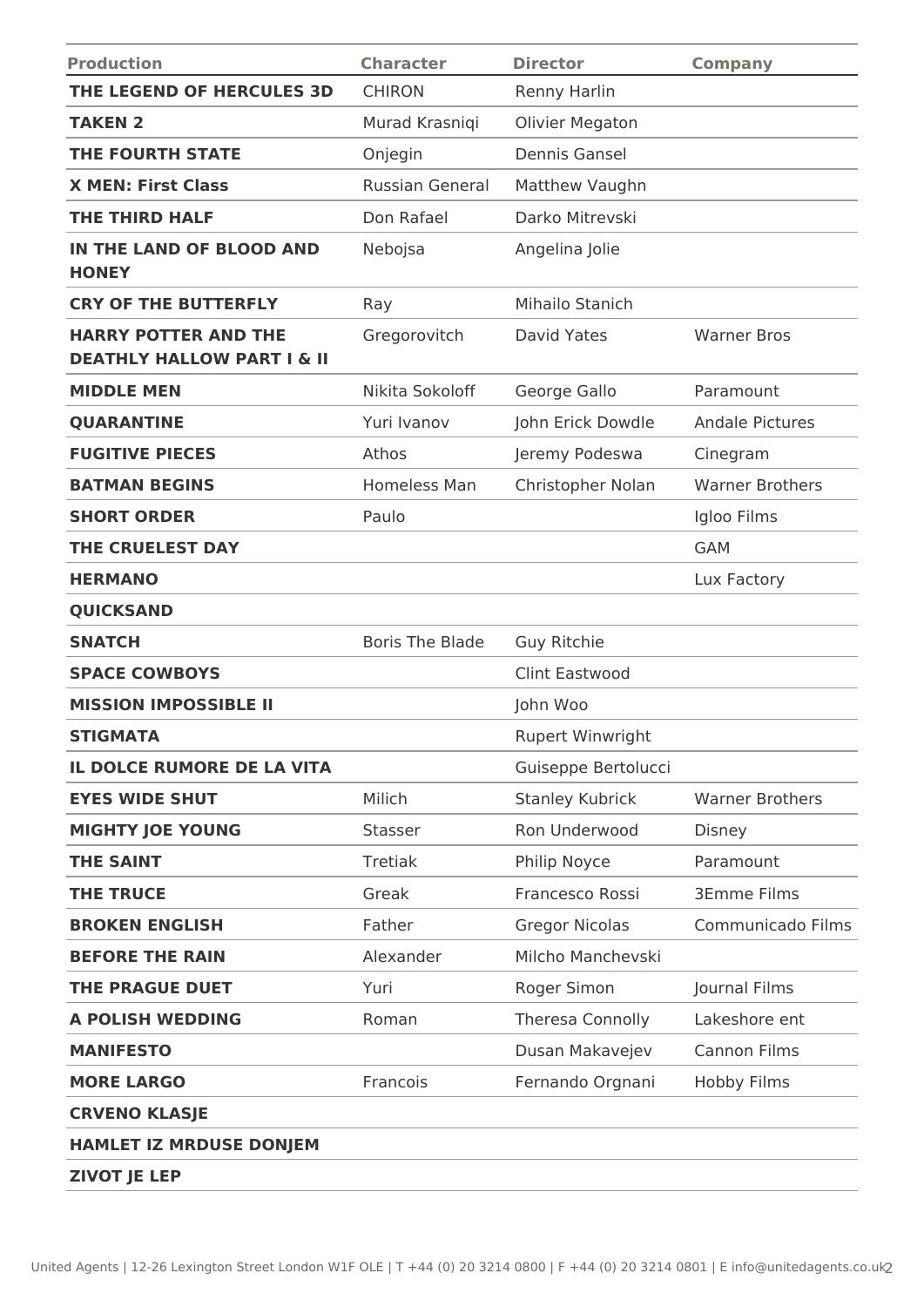| Production           | <b>Character</b> | <b>Director</b> | <b>Company</b> |
|----------------------|------------------|-----------------|----------------|
| <b>BRAVO MAESTRO</b> |                  |                 |                |
|                      |                  |                 |                |

#### **VECERNJA ZVONA**

## Television

| <b>Production</b>                   | <b>Character</b>           | <b>Director</b>                           | <b>Company</b>                 |
|-------------------------------------|----------------------------|-------------------------------------------|--------------------------------|
| <b>STRIKE BACK</b>                  | Kalmedi                    | John Strickland                           | Left Bank                      |
| <b>STRANGE ANGEL</b>                | Professor Filip<br>Mesulam | Various                                   | <b>Scott Free Productions</b>  |
| <b>BETTER THINGS</b>                | <b>Arnold Hall</b>         | Pamela Adlon                              | <b>FX Network</b>              |
| <b>THE BLACKLIST</b>                | Dr. Bogdan Krilov          | Donald E. Thorin Jr.                      | <b>Davis Entertainment</b>     |
| <b>MATA HARI</b>                    | Eugene Guime               | Julius Berg/Dennis<br>Berry/Olga Ryashina | <b>Channel One Russia</b>      |
| <b>PRVACI SVETA</b>                 | Stari Dane Stukalo         | Darko Bajic                               | Intermedia Network             |
| <b>THE FIVE</b>                     | Jákob Marosi               | Mark Tonderai                             | Sky 1                          |
| <b>DOWNTON ABBEY</b>                | Prince Kuragin             | Minkie Spiro                              | Carnival Film &<br>Television  |
| <b>RED WIDOW</b>                    | Andrei Petrov              | Various                                   | <b>ABC</b>                     |
| <b>CSI: MIAMI</b>                   | Alexander Sharova          | Joe Chappelle                             | <b>CBS</b>                     |
| <b>MY OWN WORST</b><br><b>ENEMY</b> | Yuri Volkalov              | David Semel                               | <b>NBC</b>                     |
| <b>FALLEN</b>                       | Dr. Lukas Grasic           |                                           | <b>Bad Angels Productions</b>  |
| 24                                  | Dmitri Gredenko            | <b>Brad Turner</b>                        | 20th Century Fox<br>Television |
| <b>SURFACE</b>                      | Dr. Aleksander<br>Cirko    | Sergio Mimica-Gezzan                      | <b>NBC</b>                     |
| <b>SPOOKS</b>                       | Viktor Schvitkoy           |                                           | Kudos Film & Television        |
| <b>SOUTH PACIFIC</b>                |                            |                                           | <b>ABC TV</b>                  |
| <b>KONTESA DORA</b>                 |                            | Z Berkovic                                | TV Zagreb                      |
| <b>ZAGRLJAJ</b>                     |                            | T Vrdolijak                               | TV Zagreb                      |
| <b>VUCJAK</b>                       |                            | E Galic                                   | TV Zagreb                      |
| <b>KIKLOP</b>                       |                            | T Vrdoljak                                | TV Zagreb                      |
| <b>NIKOLA TESLA</b>                 |                            | E Galic                                   | TV Zagreb                      |
| <b>PESMA</b>                        |                            | Z Pavolic                                 | TV Zagreb                      |
| <b>U REGISTRATURI</b>               |                            | Z Marusic                                 | TV Zagreb                      |
| <b>PROSIJACI I SINOVI</b>           |                            | T Vroljak                                 | TV Zagreb                      |
| <b>SAM COVIJEK</b>                  |                            | E Galic                                   | TV Zagreb                      |